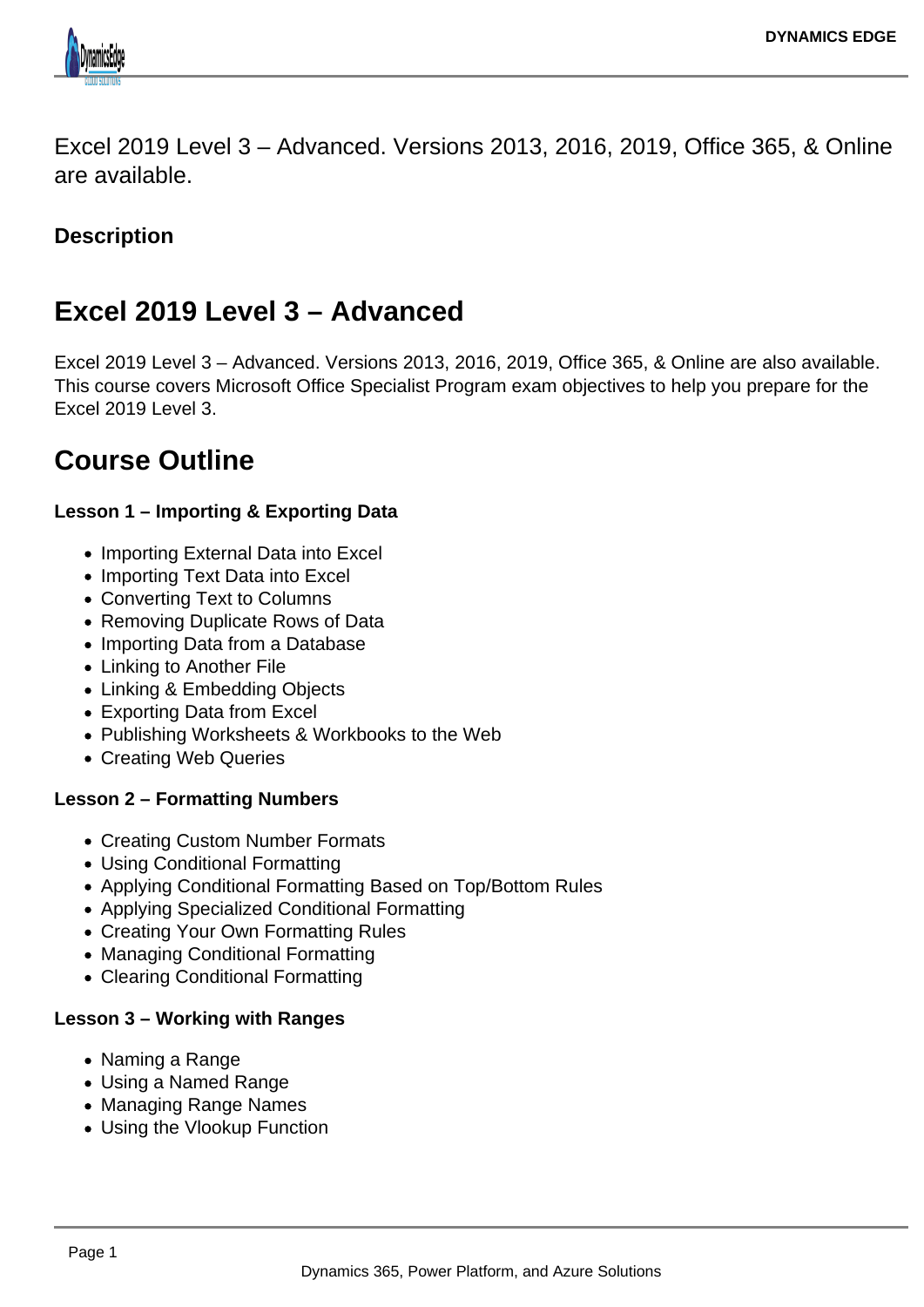

#### **Lesson 4 – Working with Macros**

- Creating a Macro
- Running a Macro
- Editing a Macro
- Saving a Workbook with Macros
- Opening a Workbook with Macros
- Adding a Macro to the Quick Access Toolbar

### **Lesson 5 – Data Analysis Tools**

- Tracing Formula Precedents
- Tracing Cell Dependents
- How to Trace and Fix Errors
- Error Checking a Worksheet
- Creating a PivotTable
- Rearranging a PivotTable
- Setting PivotTable Options
- Formatting a PivotTable
- Filtering PivotTable Data with Slicers
- Filtering PivotTable Data Inline
- Creating Custom Filters
- Filtering PivotTable Data Using Timeline
- Creating a PivotTable

# **Lesson 6 – Summarizing Data**

- Adding SubTotals to a List
- Nesting SubTotals
- Applying Advanced Filters
- Adding Group and Outline Criteria to Ranges
- Using Data Validation
- Previewing Data Using Quick Analysis

# **Lesson 7 – Analyzing Your Data**

- Using Goal Seek
- Using Solver
- Creating & Displaying Scenarios
- Using Data Tables
- Forecasting Future Values

# **Lesson 8 – Workgroup Collaboration**

- Locking/Unlocking Cells in a Worksheet
- Protecting a Worksheet
- Showing or Hiding Formulas
- Protecting a Workbook